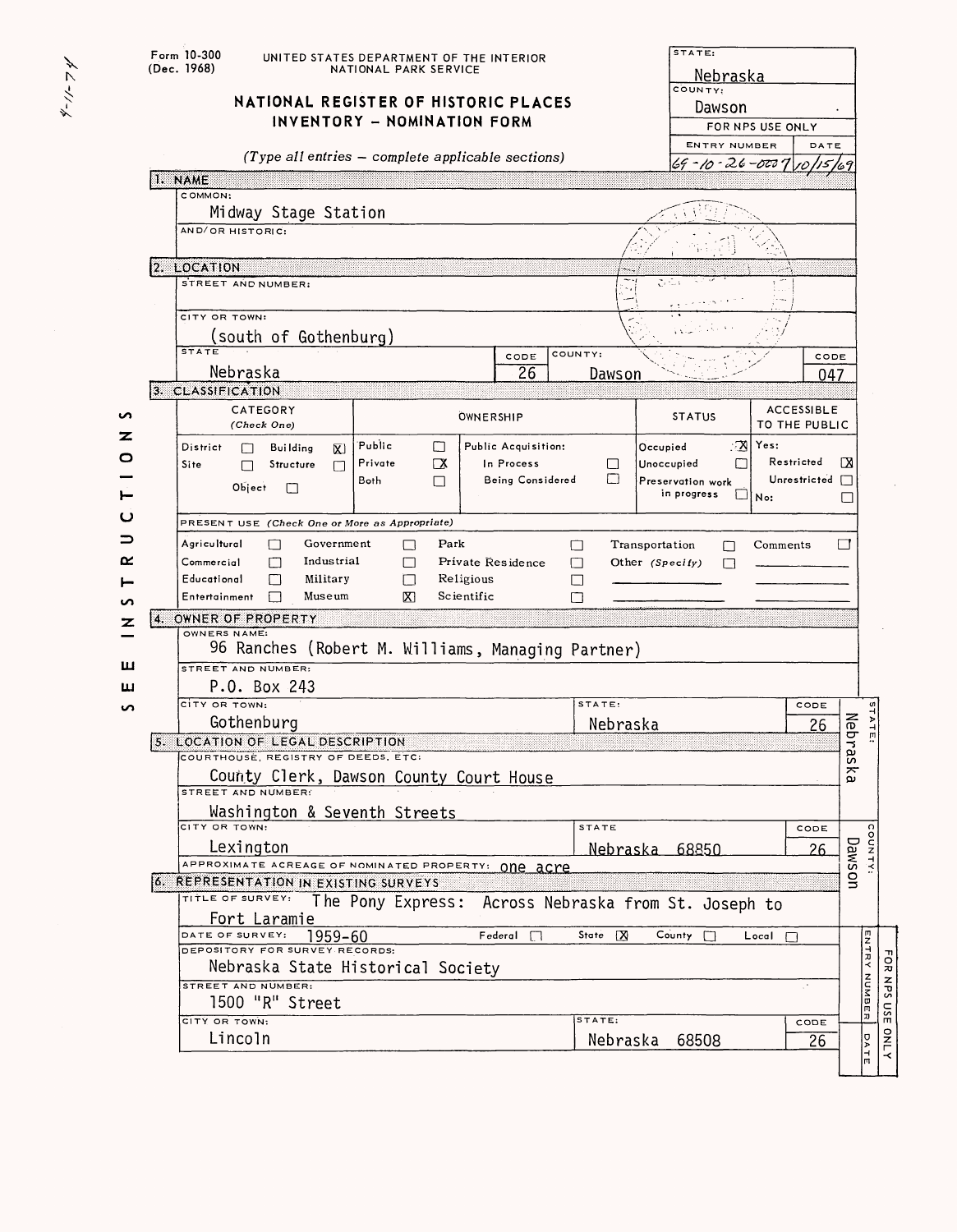| 7. DESCRIPTION   |           |      |             |           |   |              |             |       |               |  |
|------------------|-----------|------|-------------|-----------|---|--------------|-------------|-------|---------------|--|
| <b>CONDITION</b> |           |      |             |           |   |              | (Check One) |       |               |  |
|                  | Excellent | Good |             | Fair      | X | Deteriorated |             | Ruins | Unexposed     |  |
| <b>INTEGRITY</b> |           |      | (Check One) |           |   |              |             |       | (Check One)   |  |
|                  | Altered   | ГX   |             | Unaltered |   |              | Moved       |       | Original Site |  |

The building is situated in the NW $_{4}$  of the NW $_{4}$  of Section 35, Township 11 North, Range 25 West. It is located on its original site just south of the Platte River, along the old Central Overland (or Oregon) Trail. Facing SSW, it parallels both the Platte River and the Overland Trail, jit is a long, low, one story cabin, constructed of heavy, squared, hand-hewn cedar logs. To the original, ca. 1859 section of the cabin, two extant log sections were later added to the east, probably in 1860-61 when the building served as a Pony Express station. Originally the log walls sat directly on bare earth, which also served as the cabin's floor. The entire structure now rests on a concrete platform. Now sealed with grout, the wall spaces were originally packed with mud. The roof as it evidently appeared in the 1860's remains intact. This low pitched, split cedar roof is supported by cedar log ridge beams and surmounted by a heavy layer of sod. Above this roof and its sod cover is the present shingled roof, having a steeper pitch than the early roof it conceals.

Many Pony Express stations in Nebraska were destroyed during Indian raids in 1864-65. Many more fell into ruins following the completion of the Union Pacific Railroad across Nebraska in 1869. However, Midway survived, serving for many years as a ranch dwelling. About 1879 the building and its surrounding property were acquired by Henry Laurens Williams. About 1897 a large frame house was built immediately north of the log structure, which became a rear annex to the newer structure. Although the frame house was destroyed by fire about 1959, the log cabin survived with only minor damage. The Williams family continues to own the cabin, which is located on their "Lower 96 Ranch," now managed by Henry's grandson Robert M. Williams. Aware of its historical importance, the family has carefully preserved the structure. They have recently installed exhibits and old furnishings inside the cabin, which is occasionally opened to the public.

rn  $\overline{\mathbf{z}}$ **CO** H ᅎ  $\subset$  $\Omega$  $\rightarrow$  $\circ$ 

z  $\sim$ 

m

**i** 

8. Continued *•.*

was headquartered at Midway late in 1864, during a period of severe Indian depredations in the vicinity. in 197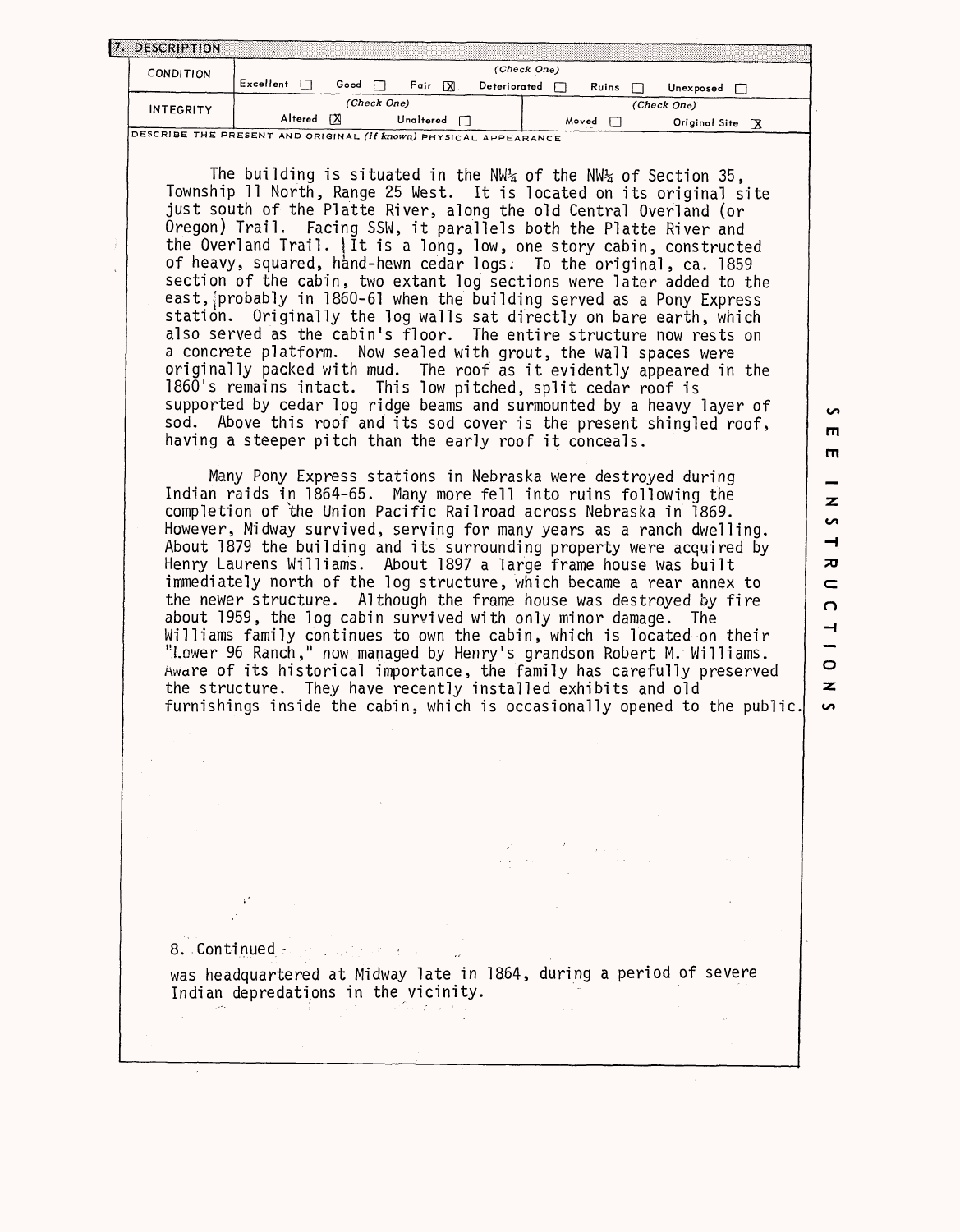| PERIOD (Check One or More as Appropriate)                |                |                     |                          |                       |   |                     |  |  |
|----------------------------------------------------------|----------------|---------------------|--------------------------|-----------------------|---|---------------------|--|--|
| Pre-Columbian                                            |                | 16th Century $\Box$ | 18th Century<br>П        |                       |   | 20th Century $\Box$ |  |  |
| 15th Century                                             |                | 17th Century        | $\left  \cdot \right $   | 19th Century [X]      |   |                     |  |  |
| SPECIFIC DATE(S) (If Applicable and Known)               |                |                     | 1859–61                  |                       |   |                     |  |  |
| AREAS OF SIGNIFICANCE (Check One or More as Appropriate) |                |                     |                          |                       |   |                     |  |  |
| Abor iginal                                              |                | Education           | $\overline{\phantom{a}}$ | Political             | H | Urban Planning      |  |  |
| Prehistoric                                              | $\blacksquare$ | Engineering         | П                        | Religion/Phi-         |   | Other (Specify)     |  |  |
| Historic                                                 | □              | Industry            | П                        | losophy               |   |                     |  |  |
| Agriculture                                              | П              | Invention           | П                        | Science               |   |                     |  |  |
| Art                                                      | П              | Landscape           |                          | Sculpture             | П |                     |  |  |
| Commerce                                                 | П              | Architecture        | П                        | Social/Human-         |   |                     |  |  |
| Communications                                           | ΓX             | Literature          |                          | itarian               |   |                     |  |  |
| Conservation                                             | П              | Military            | К                        | Theater               |   |                     |  |  |
|                                                          |                | Music               |                          | <b>Transportation</b> | ⊠ |                     |  |  |

STATEMENT OF SIGNIFICANCE *(Include Personages, Dates, Events, Etc.)*

This structure is Nebraska's most important extant building known to have served traffic along the old Central Overland (or Oregon) Trail. It served this traffic in several capacities. Most importantly, *\* the structure is one of some thirty-six Nebraska buildings which served as Pony Express stations during the brief existence of the Pony Express in 1860-61. Three of these stations are claimed to be extant: one structure at Cozad, another at Gothenburg, and Midway Station south of Gothenburg.\ While the authenticity of at least one of these three buildings is uncertain, research thus far indicates that Midway is almost certainly an authentic Pony Express station. It is the most historically important and least altered of the three buildings, and only Midway remains on its original site.\

It has been reported that Midway was built as a fur trading post about 1850. However, it appears reasonably certain that the building was one of a series of some fifteen stage and mail stations constructed across Nebraska in 1859 by the Leavenworth & Pikes Peak Express Company to link the Missouri River with Denver and Salt Lake City. The firm of Russell, Majors and Waddell soon acquired these stations and early in 1860 built about twenty-one additional Nebraska stations. All thirty-six buildings, located at intervals of about fifteen miles, were soon used as Pony Express stations. In 1859 Midway was known only as U.S. Mail Station #17.1 However, travellers in I860, including England's Sir Richard Burton, began to refer specifically to "Midway" in their writings. \The station purportedly derives its name from its position midway on the stage line between Atchison and Denver. $\}$ 

! Midway's importance was enhanced in 1860 when it became a Pony Express "home station," which housed riders in addition to caring for their horses. (Most stations were "relay stations" caring for horses only.)] Meanwhile, Midway continued to serve as a stage and immigrant supply station until the late 1860's. During this period/the building was located on the most heavily trafficked segment of the Central Overland Trail, which had served as the principal North American highway to the Rocky Mountains and the Pacific Ocean since the 1830's. At Fort Kearny, some 66 miles east of Midway, traffic converged from various Missouri River towns. At Julesburg, some 136 miles west of Midway, traffic branched off to Colorado, California, Oregon, and Montana. Captain John R. Porter's company of some fifty Union soldiers  $\leftarrow$  (CONTINUED)

n z  $\circ$  $\vdash$ u  $\Rightarrow$  $\propto$  $\vdash$ **co**  $\mathbf{z}$ **LLI LLJ co**

 $\searrow$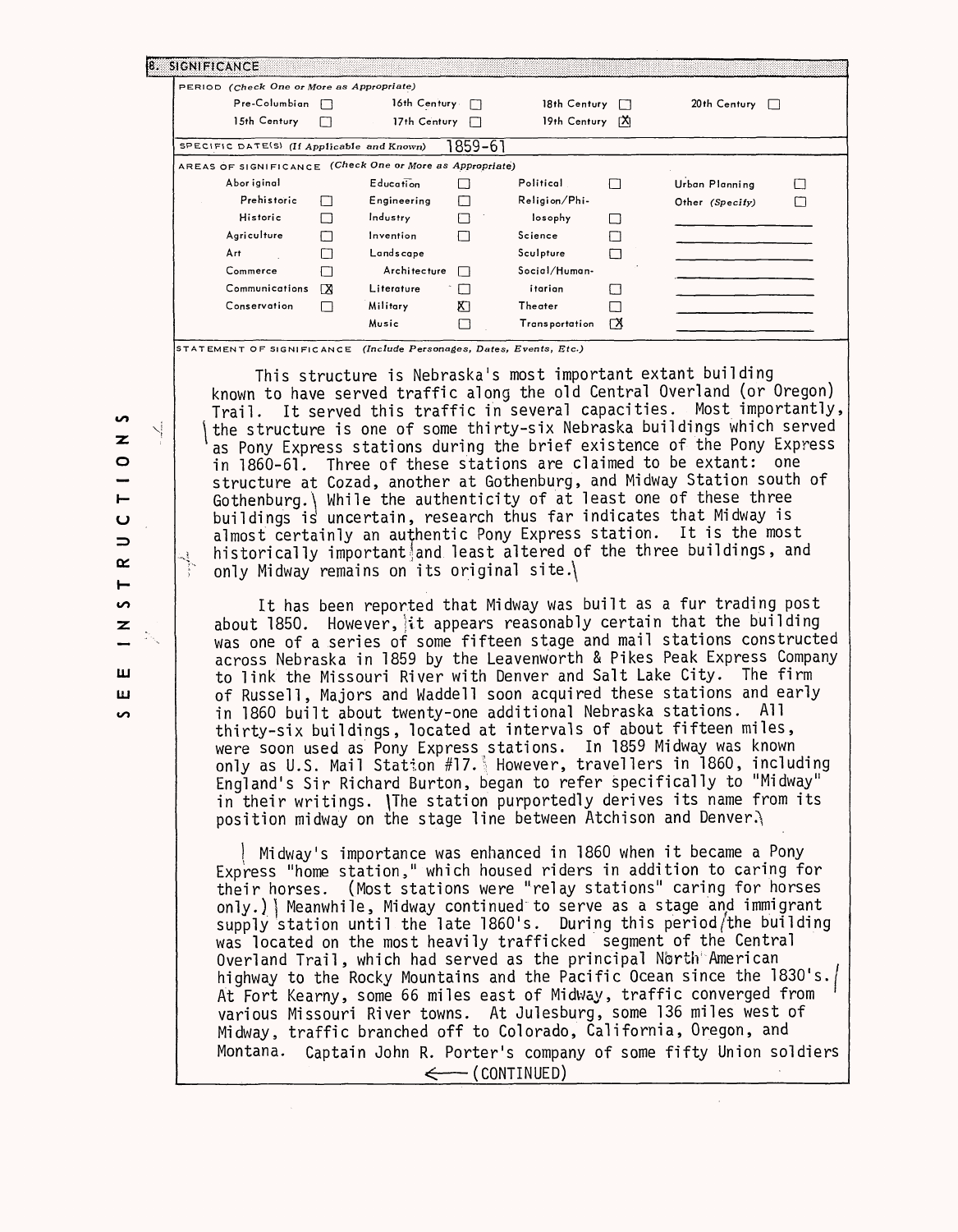|                                                                                                                                               | Archives, St. Joseph Museum, St. Joseph, Mo.                                                                    |          |       |  |           |      |   |              |                                      |                                                                               |          |                                             |      |
|-----------------------------------------------------------------------------------------------------------------------------------------------|-----------------------------------------------------------------------------------------------------------------|----------|-------|--|-----------|------|---|--------------|--------------------------------------|-------------------------------------------------------------------------------|----------|---------------------------------------------|------|
|                                                                                                                                               | Files, Nebraska State Historical Society, Lincoln, Nebraska.                                                    |          |       |  |           |      |   |              |                                      |                                                                               |          |                                             |      |
|                                                                                                                                               | Richard Burton, The City of the Saints, London, 1862.                                                           |          |       |  |           |      |   |              |                                      |                                                                               |          |                                             |      |
| M.D. Freitas and K. Wichman, "Pony Express Stations of Gothenburg,"<br>unpublished, Architecture Dept., University of Kansas, Lawrence, 1967. |                                                                                                                 |          |       |  |           |      |   |              |                                      |                                                                               |          |                                             |      |
|                                                                                                                                               | Merrill Mattes and Paul Henderson, "The Pony Express," Nebraska History,                                        |          |       |  |           |      |   |              |                                      |                                                                               |          |                                             |      |
|                                                                                                                                               | vol. 41, no. 2, 1960.                                                                                           |          |       |  |           |      |   |              |                                      |                                                                               |          |                                             |      |
|                                                                                                                                               |                                                                                                                 |          |       |  |           |      |   |              |                                      |                                                                               |          |                                             |      |
|                                                                                                                                               |                                                                                                                 |          |       |  |           |      |   |              |                                      |                                                                               |          |                                             |      |
|                                                                                                                                               |                                                                                                                 |          |       |  |           |      |   |              |                                      |                                                                               |          |                                             |      |
|                                                                                                                                               | 10. GEOGRAPHICAL DATA                                                                                           |          |       |  |           |      |   |              |                                      |                                                                               |          |                                             |      |
|                                                                                                                                               | LATITUDE AND LONGITUDE COORDINATES<br>DEFINING A RECTANGLE LOCATING THE PROPERTY                                |          |       |  |           |      | 0 |              |                                      | LATITUDE AND LONGITUDE COORDINATES<br>DEFINING THE CENTER POINT OF A PROPERTY |          |                                             |      |
| <b>CORNER</b>                                                                                                                                 |                                                                                                                 |          |       |  |           |      | R |              |                                      | OF LESS THAN ONE ACRE                                                         |          |                                             |      |
|                                                                                                                                               | Degrees Minutes Seconds   Degrees Minutes Seconds                                                               | LATITUDE |       |  | LONGITUDE |      |   |              | LATITUDE<br>Degrees. Minutes Seconds |                                                                               |          | <b>LONGITUDE</b><br>Degrees Minutes Seconds |      |
| NW                                                                                                                                            |                                                                                                                 |          |       |  |           |      |   |              |                                      |                                                                               |          |                                             |      |
| NE                                                                                                                                            |                                                                                                                 |          |       |  |           |      |   | 40           | 53                                   | 15                                                                            | 100      | 08                                          | 48   |
| SE.                                                                                                                                           |                                                                                                                 |          |       |  |           |      |   |              |                                      |                                                                               |          |                                             |      |
| <b>SW</b>                                                                                                                                     |                                                                                                                 |          |       |  |           |      |   |              |                                      |                                                                               |          |                                             |      |
| STATE:                                                                                                                                        | LIST ALL STATES AND COUNTIES FOR PROPERTIES OVERLAPPING STATE OR COUNTY BOUNDARIES                              |          |       |  |           | CODE |   | COUNTY       |                                      |                                                                               |          |                                             | CODE |
|                                                                                                                                               |                                                                                                                 |          |       |  |           |      |   |              |                                      |                                                                               |          |                                             |      |
| STATE:                                                                                                                                        |                                                                                                                 |          |       |  |           | CODE |   | COUNTY:      |                                      |                                                                               |          |                                             | CODE |
|                                                                                                                                               |                                                                                                                 |          |       |  |           |      |   |              |                                      |                                                                               |          |                                             |      |
| STATE:                                                                                                                                        |                                                                                                                 |          |       |  |           | CODE |   | COUNTY:      |                                      |                                                                               |          |                                             | CODE |
|                                                                                                                                               |                                                                                                                 |          |       |  |           |      |   |              |                                      | Sur 용0 7569                                                                   |          |                                             |      |
| STATE:                                                                                                                                        |                                                                                                                 |          |       |  |           | CODE |   | COUNTY       |                                      |                                                                               |          |                                             | CODE |
|                                                                                                                                               | 11. FORM PREPARED BY                                                                                            |          |       |  |           |      |   |              |                                      |                                                                               |          |                                             |      |
|                                                                                                                                               | NAME AND TITLE:                                                                                                 |          |       |  |           |      |   |              |                                      |                                                                               |          |                                             |      |
| John Q. Magie, Curator of History                                                                                                             |                                                                                                                 |          |       |  |           |      |   |              |                                      |                                                                               |          |                                             |      |
| <b>ORGANIZATION</b>                                                                                                                           | Nebraska State Historical Society                                                                               |          |       |  |           |      |   |              |                                      |                                                                               | DATE     | August 27, 1969                             |      |
|                                                                                                                                               | STREET AND NUMBER:                                                                                              |          |       |  |           |      |   |              |                                      |                                                                               |          |                                             |      |
|                                                                                                                                               | 1500 "R" Street                                                                                                 |          |       |  |           |      |   |              |                                      |                                                                               |          |                                             |      |
| CITY OR TOWN:                                                                                                                                 |                                                                                                                 |          |       |  |           |      |   | <b>STATE</b> |                                      |                                                                               |          |                                             | CODE |
|                                                                                                                                               | Lincoln                                                                                                         |          |       |  |           |      |   |              | Nebraska                             | 68508                                                                         |          |                                             | 26   |
|                                                                                                                                               | 12. STATE LIAISON OFFICER CERTIFICATION                                                                         |          |       |  |           |      |   |              |                                      | NATIONAL REGISTER VERIFICATION                                                |          |                                             |      |
|                                                                                                                                               |                                                                                                                 |          |       |  |           |      |   |              |                                      |                                                                               |          |                                             |      |
|                                                                                                                                               | As the designated State Liaison Officer for the Na-                                                             |          |       |  |           |      |   |              |                                      | I hereby certify that this property is included in the                        |          |                                             |      |
|                                                                                                                                               | tional Historic Preservation Act of 1966 (Public Law                                                            |          |       |  |           |      |   |              | National Register.                   |                                                                               |          |                                             |      |
|                                                                                                                                               | 89-665), I hereby nominate this property for inclusion<br>in the National Register and certify that it has been |          |       |  |           |      |   |              |                                      |                                                                               |          |                                             |      |
|                                                                                                                                               | evaluated according to the criteria and procedures set                                                          |          |       |  |           |      |   |              |                                      |                                                                               |          |                                             |      |
|                                                                                                                                               | forth by the National Park Service. The recommended                                                             |          |       |  |           |      |   |              |                                      |                                                                               |          |                                             |      |
|                                                                                                                                               | level of significance of this nomination is:                                                                    |          |       |  |           |      |   |              |                                      | Chief, Office of Archeology and Historic Preservation                         |          |                                             |      |
|                                                                                                                                               | National D                                                                                                      |          | State |  | Local     |      |   | OCT 151969   |                                      |                                                                               |          |                                             |      |
|                                                                                                                                               |                                                                                                                 |          |       |  |           |      |   | Date         |                                      |                                                                               |          |                                             |      |
|                                                                                                                                               |                                                                                                                 |          |       |  |           |      |   |              |                                      |                                                                               |          |                                             |      |
| Name $\frac{1}{2}$                                                                                                                            |                                                                                                                 |          |       |  |           |      |   | ATTEST:      |                                      |                                                                               |          |                                             |      |
|                                                                                                                                               |                                                                                                                 |          |       |  |           |      |   |              |                                      |                                                                               |          |                                             |      |
|                                                                                                                                               |                                                                                                                 |          |       |  |           |      |   |              |                                      |                                                                               |          |                                             |      |
| Title                                                                                                                                         |                                                                                                                 |          |       |  |           |      |   |              |                                      |                                                                               |          |                                             |      |
|                                                                                                                                               |                                                                                                                 |          |       |  |           |      |   |              | Keeper of                            | The<br>OC'T                                                                   | $\Omega$ |                                             |      |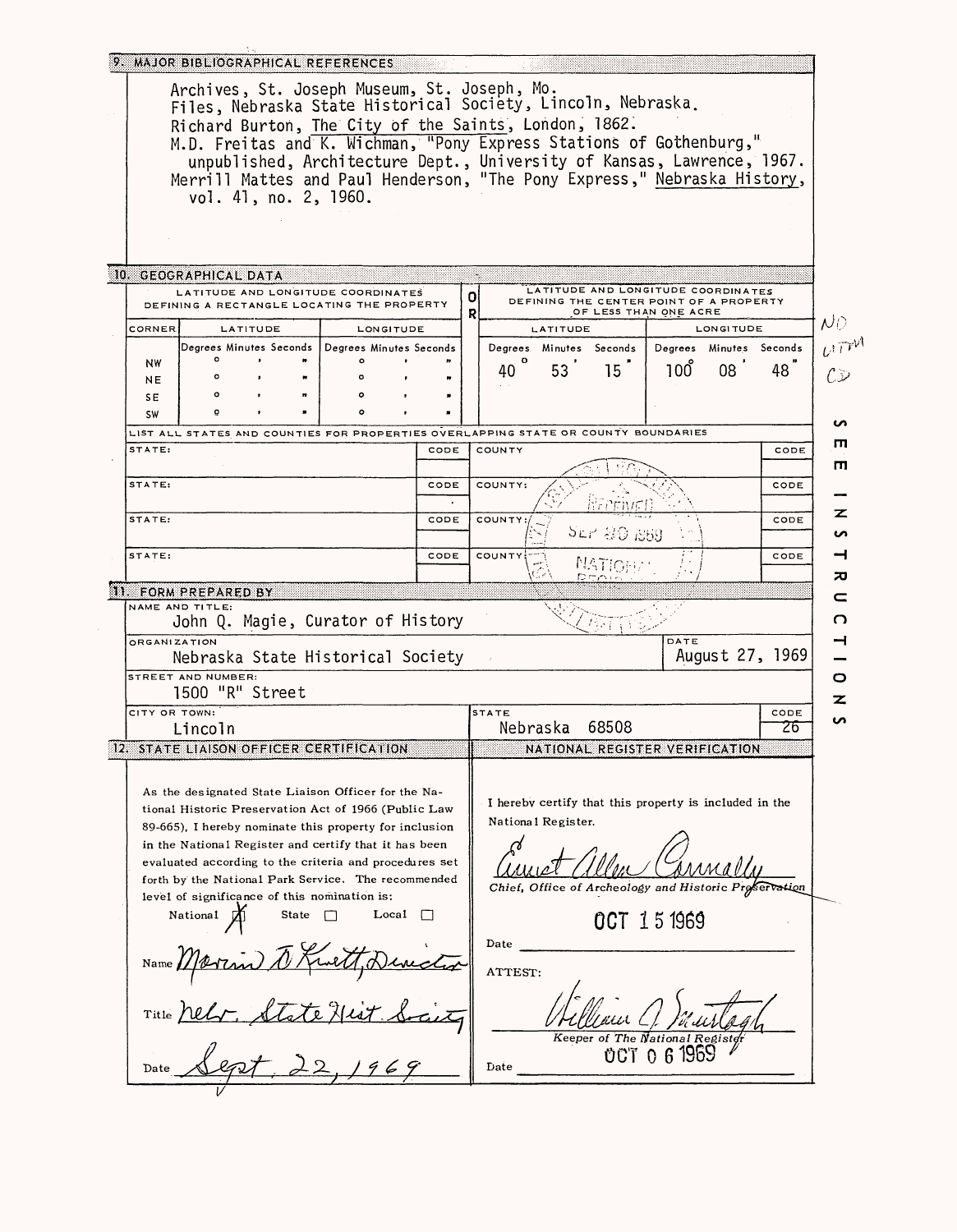